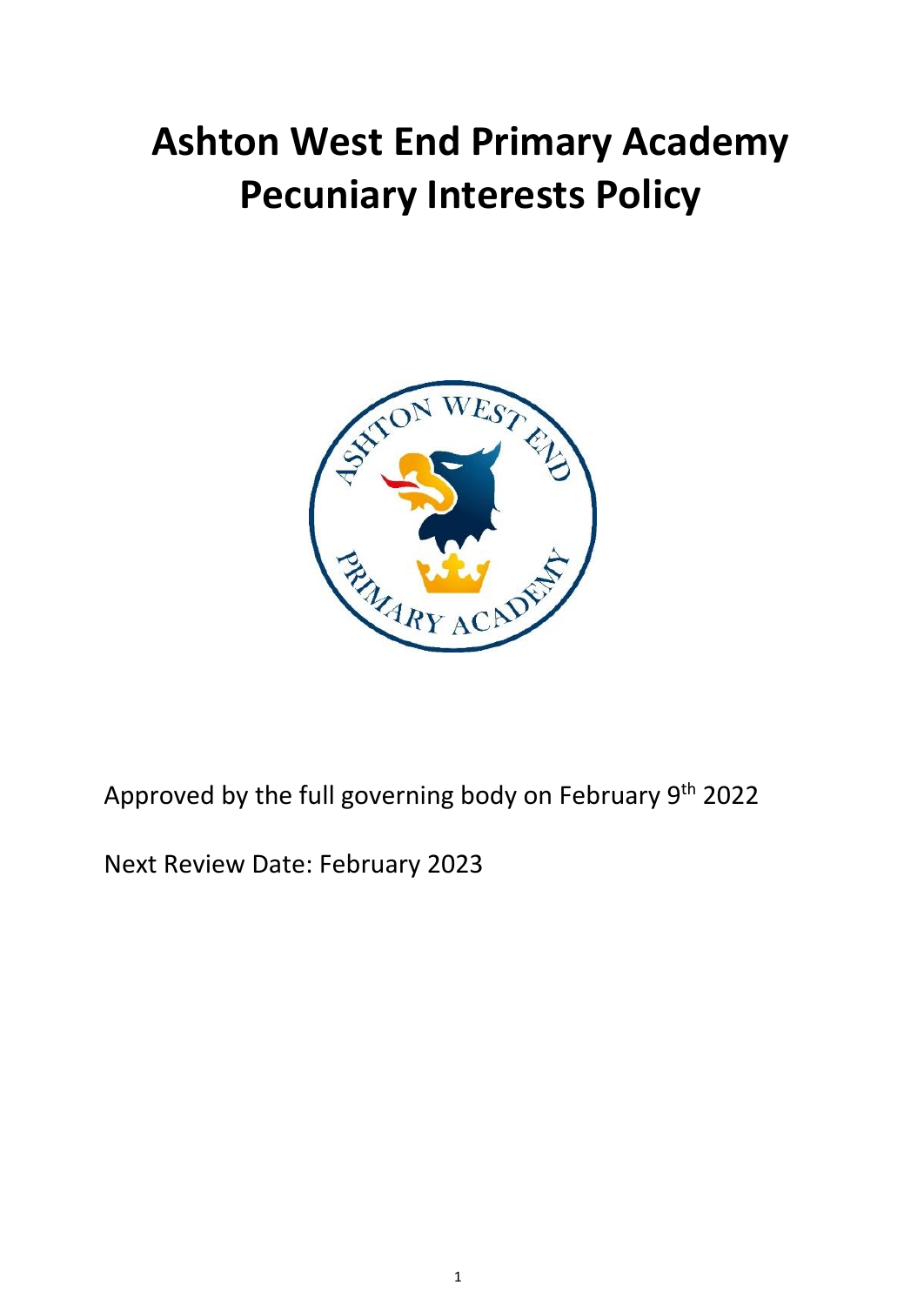#### **ASHTON WEST END PRIMARY ACADEMY STATEMENT**

Conflicts of interests will arise from time to time amongst members of the Directors Board Local Governing Bodies. The Board and Governing Bodies have a collective responsibility for the effective delivery of funded projects. This collective responsibility should override individual interests.

Ashton West End Primary Academy is committed to raising awareness amongst Governors and staff of their responsibility to avoid conflict of interests by acting in good faith and for the benefit of the Academy.

As part of the Academy's commitment to openness and transparency, an annually updated Register of Interests is to be maintained and made available for public inspection. The register is designed to protect both the Academy and individual Board and Governing Body members from damaging allegations of corruption and possible punitive actions.

### **DEFINITION AND SCOPE**

A pecuniary interest can be clarified as a financial benefit. Within the context of an Academy, the financial benefit concerns public funds. Interests to be declared by Board and Governing Body members can be financial and non- financial and can include:

- employment (including name and address of employer)
- company directorships, business partnerships, self-employment, and significant shareholdings (defined as over 2% of shares in a quoted company or 10% in a private company)
- positions of public responsibility
- membership of external organizations, (including other schools), which might have a bearing on the Academy's work
- any financial interest which might relate to the Academy's work
- any other financial or non-financial interests (such as by kinship, friendship or membership of an organisation) which could be perceived as potentially affecting judgement or give the impression that a Governing Body member could be acting for personal motives

A conflict of interest will arise in any circumstance where doubt can be cast on a Board or Governing Body member's ability to act with complete objectivity with regard to the Academy's activities.

# **DECLARING AN INTEREST**

On appointment and annually thereafter, Board and Governing Body members will be provided with a Declaration of Interests form, which must be completed, signed and returned within one month. Whenever an interest changes or a new one occurs, the member is responsible for completing a revised declaration within one month.

All forms showing declared interests will be reviewed by the Chair who will either countersign the form to indicate their satisfaction that there is no action required, or will set out in writing to the member of staff/Governor their advice on how any potential conflict is to be managed. Any such advice will also be placed on the register.

The register will be reviewed on an annual basis by the Board and Governing Body or more frequently where significant changes have been reported.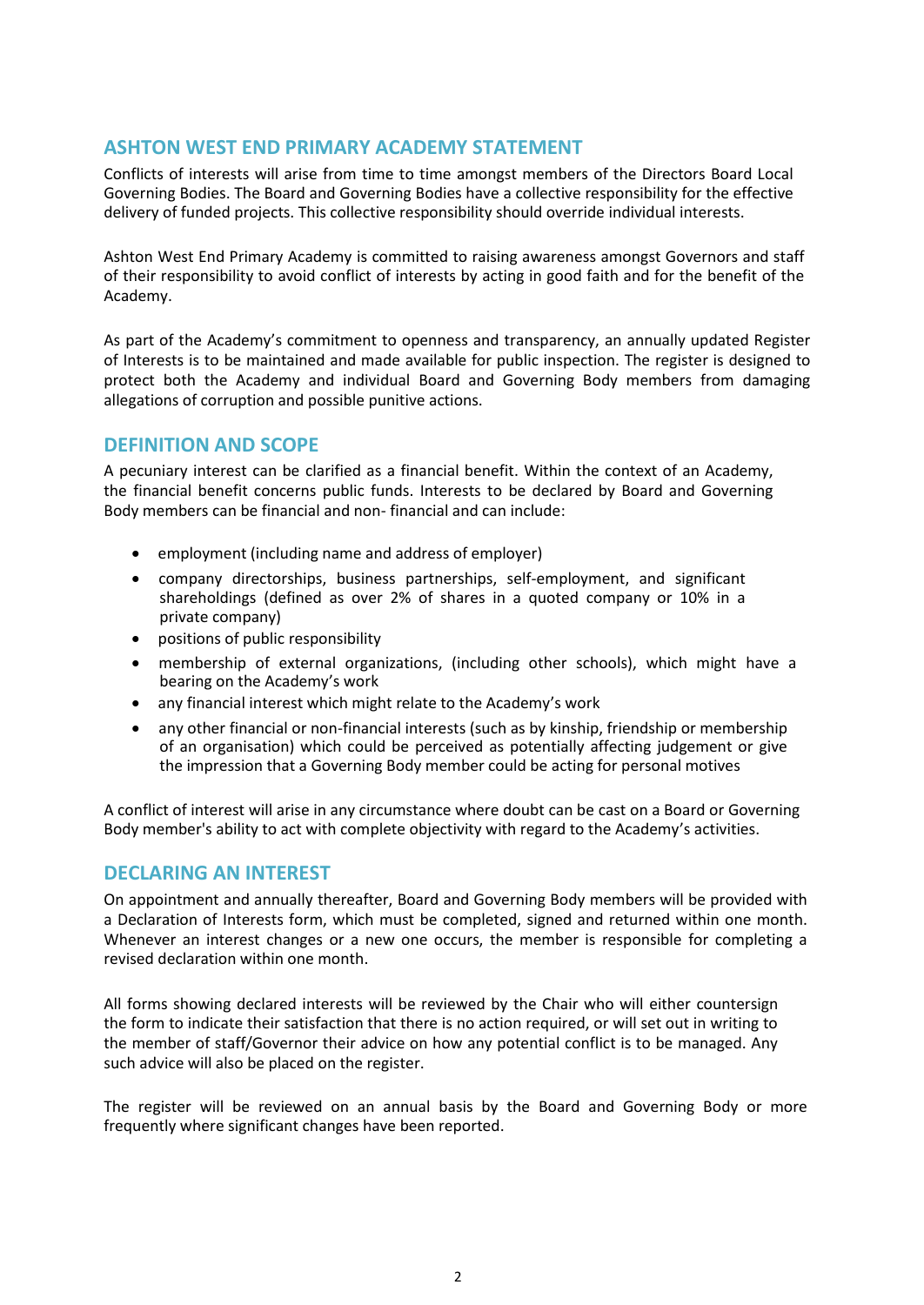## **AVOIDING PERSONAL BENEFIT AND CONFLICTS OF INTEREST**

Governors and Board members should ensure that private or personal financial interests never influence their Governing Body and Board decisions. They should ensure that they never use their position as members for personal gain of any sort.

Governors and Board members can make a valuable contribution to the work of the Academy, even though (or because) they have responsibilities to others that might sometimes bring them into conflict with the Academy.

All Governors and Board members, (including parent and staff Governors), have an overriding duty to act in the interests of the Academy and cannot act as representatives of other bodies when undertaking their Board and Governing Body role. Where an issue arises, which conflicts with their responsibilities to another school or organisation, then they should declare their interest and withdraw from the meeting, unless invited to remain by the Governing Body and Board.

Parent and staff Governors are also expected to ensure that the Governing Body and Board is aware of parental and staff views on issues, however they should not raise issues that relate mainly to their employment or child's placement at Governing Body and Board meetings. Where an issue arises that affects them personally or as one of a small number of parents or staff then they should declare an interest and withdraw from the meeting unless invited to stay by the Governing Body and Board.

Examples of when a Governor/Board Member should withdraw from the meeting involve a member who had

- a financial interest in the matter under discussion
- any interest in the matter under discussion which creates a real danger of bias i.e. the interest affects them, or a member of their household, more than the generality affected by the decision
- any interest which does not create a real danger of bias, but which reasonably cause others to think it could influence their decision

The law generally prohibits any Board/Governing Body member or close relative from receiving any benefit from the Academy, which includes all payments except for reasonable governor expenses or the agreed fee where the Academy has adopted a policy of paying some or all Governors. The only exception to this rule concerns Governors who are employed members of staff, however it should be noted that they should not receive any benefit in their capacity as a governor beyond what is allowed in law.

Governors and Board members should never accept gifts, (other than those of a trivial nature) and should avoid giving or receiving any extravagant hospitality to anyone connected with the work of the Academy. All hospitality received should be notified to the clerk so that it can be entered in the hospitality register.

#### **HANDLING A CONFLICT OF INTEREST**

It is the responsibility of individual Governors and Board members who have any interest, however slight, in any matter about to be discussed or decided by the Governing Body/Board to disclose this interest, (including all relevant facts), and ensure the declaration is recorded in writing in the Academy's records.

If the conflict is clear and substantial, the Governing Body/Board should offer to withdraw and, if invited to remain, must refrain from voting on the matter. The Governing Body/Board member must